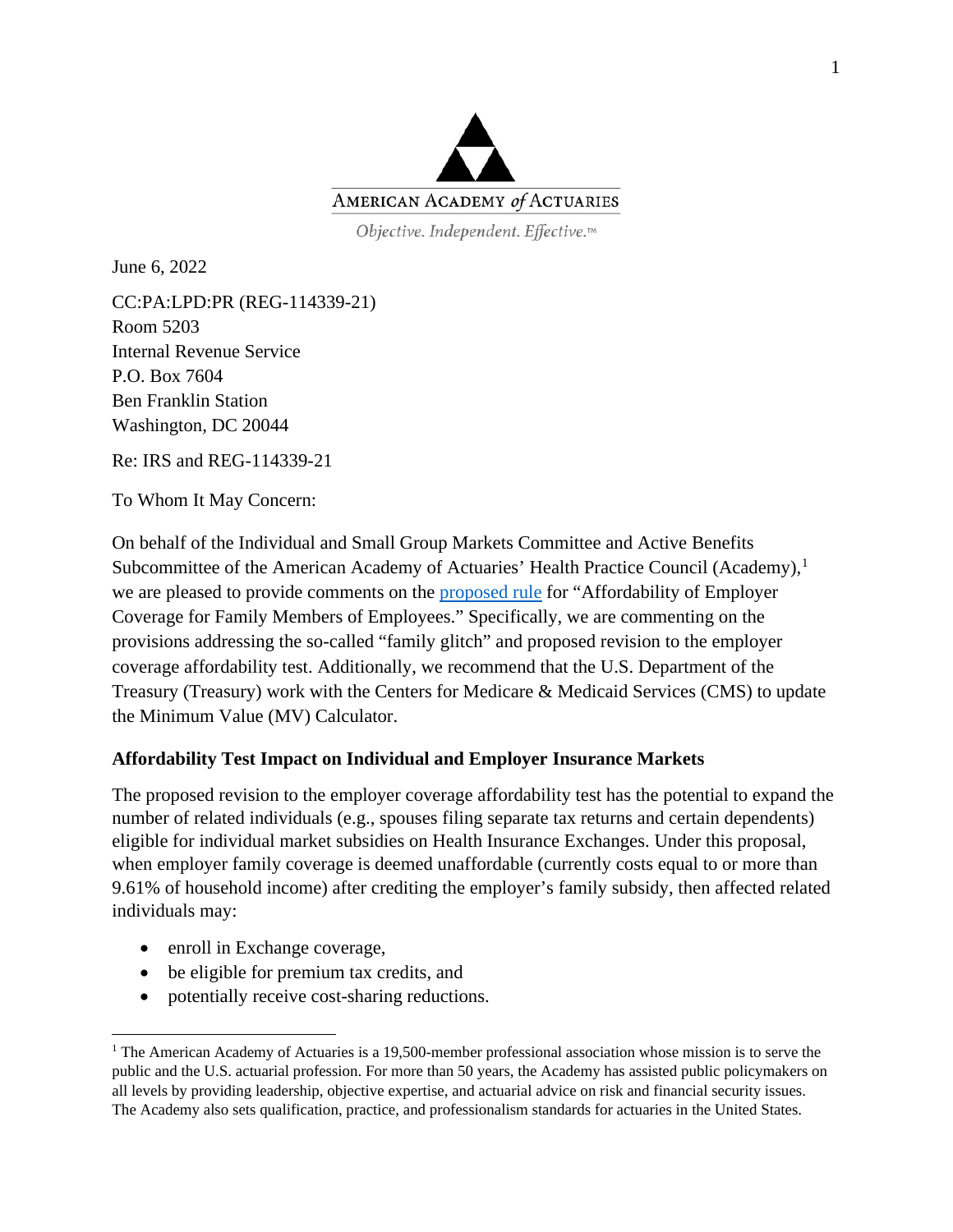Our understanding is that the proposed revision would have no impact on the determination of employer penalties under Section 4980H(b) of the Affordable Care Act (ACA) because these would continue to be based on the affordability of employee-only coverage. We recommend adding language to the preamble to the final regulations explicitly stating this intention.

Using data from the Census Bureau's Current Population Survey, The Kaiser Family Foundation (KFF) estimated that the pool of individuals who may be affected by this proposal number is approximately 5 million.<sup>[2](#page-1-0)</sup> Of this 5 million, roughly 4 million are enrolled in employer coverage currently, with the remainder split between the individual market and the uninsured. However, we expect the uptake in the individual market to be limited, with similar limited effect on the individual market risk pool for several reasons.

First, employer coverage is typically more generous than individual market benchmark coverage used to determine premium tax credit amounts. This generosity usually takes the form of lower deductibles and cost-sharing and more generous plan networks. Second, employer coverage is less expensive than the individual market for comparable coverage, due to better average population health, even before accounting for more generous provider networks. Third, if a family chooses employer coverage for some and ACA coverage for others, this results in multiple deductibles and maximum out-of-pocket (MOOP) limits for the family because benefits are not connected across markets. For example, if a family of four enrolls the employee and spouse on an employer plan and two children on an Exchange plan, the family's coverage would include separate deductibles and out-of-pocket limitations for children, increasing family expenditures for care—potentially double the family out-of-pocket spending that would otherwise be required if all family members were covered under a single plan. Finally, cafeteria plan rules (section 125 plans) permit individuals to pay for premiums for employer-sponsored coverage with pre-tax dollars, while Exchange coverage is paid for with post-tax dollars.

In addition, switching to individual market coverage also adds premium payment complications a family that uses this flexibility. As noted in the proposed rule, the required employee contribution used to calculate premium tax credits is based on household income, regardless of the number of individuals enrolling. This reduces the available premium tax credit relative to what would have been received if the whole family were eligible to enroll in subsidized individual market coverage. If the related individuals move to Exchange coverage, the family still must pay the employee premium for the employer coverage, as well as their required contribution for ACA coverage. This may be of particular concern when employee and spouse coverage is deemed affordable, but employee, spouse, and child coverage is not due to the lower premiums for children under the ACA's default age curve.

As a result, a family is likely to remain in employer coverage and keep richer benefits. Related individuals who switch to the subsidized individual market coverage likely will do so for premium cost reasons, and may be likely to use fewer services. This has the potential to increase the costs of employer health coverage as the remaining employer population is less healthy, but it is unlikely that magnitude of the impact will be large. The infusion of some of the healthier lives

<span id="page-1-0"></span><sup>2</sup> *[The ACA Family Glitch and Affordability of Employer Coverage](https://www.kff.org/health-reform/issue-brief/the-aca-family-glitch-and-affordability-of-employer-coverage/)*; The Kaiser Family Foundation; April 7, 2021.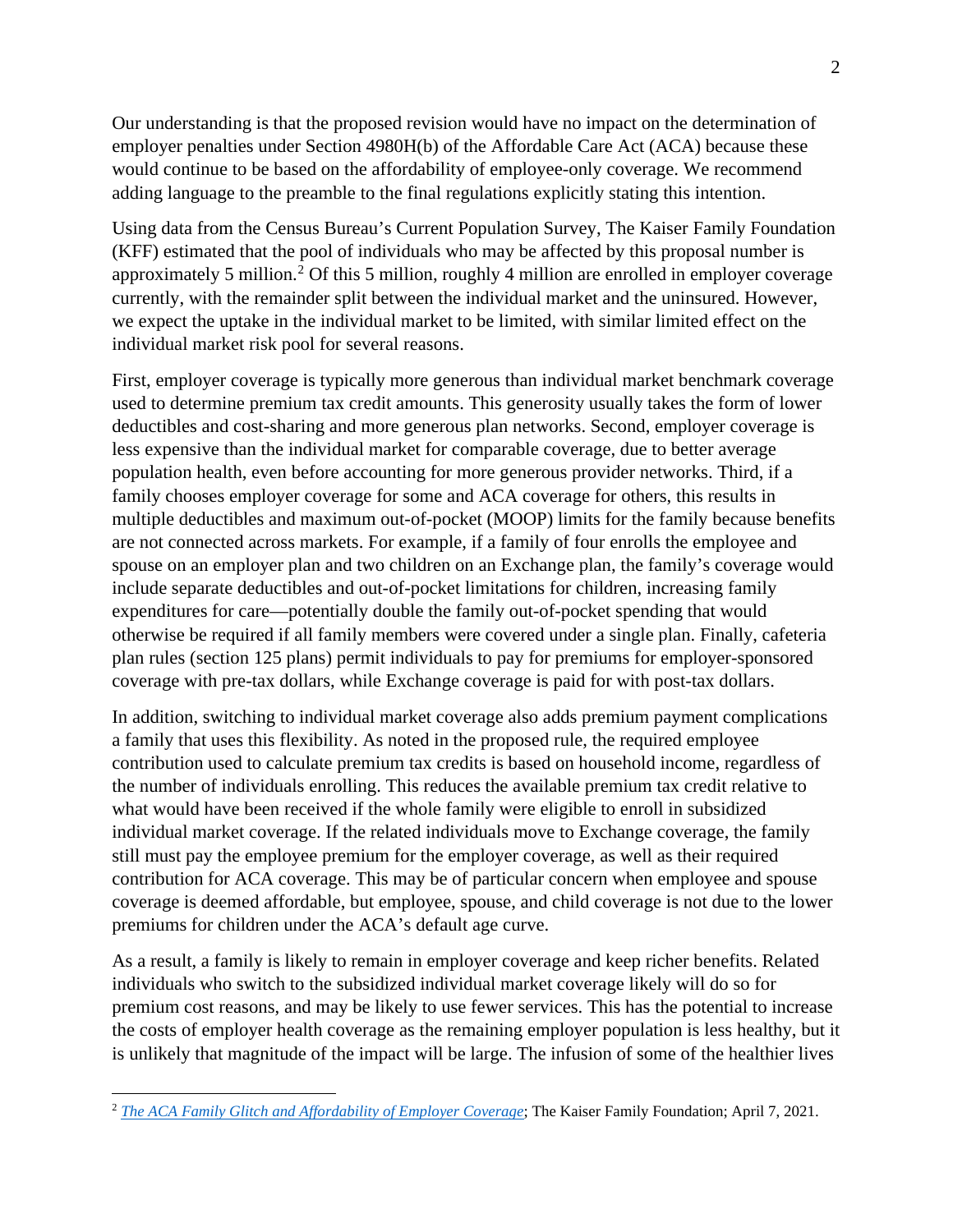from the employer pool into the individual market pool is unlikely to significantly impact the health status of the individual market risk pool.

Uninsured individuals may see some increased access to coverage as a result of the proposed change to the affordability requirements for related individuals. A recent KFF report indicates that, among those with either employer coverage, Exchange coverage, or no coverage, the uninsured are relatively the least healthy.<sup>[3](#page-2-0)</sup> Utilization of subsidies is likely to be anti-selective in nature, particularly due to the multiple plan dynamics previously mentioned. This could cause deterioration of the individual risk pool, but the relative size of the uninsured group limits its potential influence on the risk pool in a broad sense. On a nationwide basis, the entirety of this group is estimated to be about 3% of the overall individual market, and the unhealthy cohort less than 0.5% of the individual market. The significantly larger size of the pool of those currently covered under an employer plan means that even limited uptake among that group has the potential to offset higher proportional take-up among the uninsured. This suggests the potential impact on the individual market is likely to be minor.

It is possible that some employers, particularly small employers, might use the new flexibility under the proposed rule to reduce or eliminate subsidies for non-employee coverage and encourage employees to purchase Exchange coverage for their families. This creates the potential for some reduction in the small group market. It is unclear what effect this might have on the small group risk pool. Given the potential logistical challenges and the role of employer health coverage as a key element of employee compensation, it is likely that relatively few employers may take this approach. Although ultimately the impact is likely to be mitigated because some small employers, including those not subject to employer shared responsibility payments, may have already taken steps to limit or not offer coverage to related individuals. Employers concerned about the cost of coverage for related individuals likely have already taken measures to limit costs or may simply not offer coverage, since they are not subject to the employer shared responsibility penalty.

## **Minimum Value (MV) Rule**

The proposed minimum value (MV) rule specifies that "An eligible employer-sponsored plan provides MV for an individual who may enroll in the plan because of a relationship to an employee of the employer offering the coverage (a related individual) only if the plan's MV percentage, as defined in paragraph (c) of this section, is at least 60 percent based on the plan's share of the total allowed costs of benefits provided to the related individual." Minimum value is currently calculated based on the benefit plan cost-sharing parameters provided to a standard population. The standard population includes both employees and related individuals. The MV calculator uses a standard population based on a population covered by self-insured group health plans, according to the Department of Health and Human Services (HHS) rule on MV (45 CFR 156.145). The proposed rule could be interpreted to require a separate standard population for related individuals. If separate standard populations were used for employees and related individuals, different benefit plans may be required. Typically, employer plans provide the same

<span id="page-2-0"></span><sup>3</sup> Ibid.